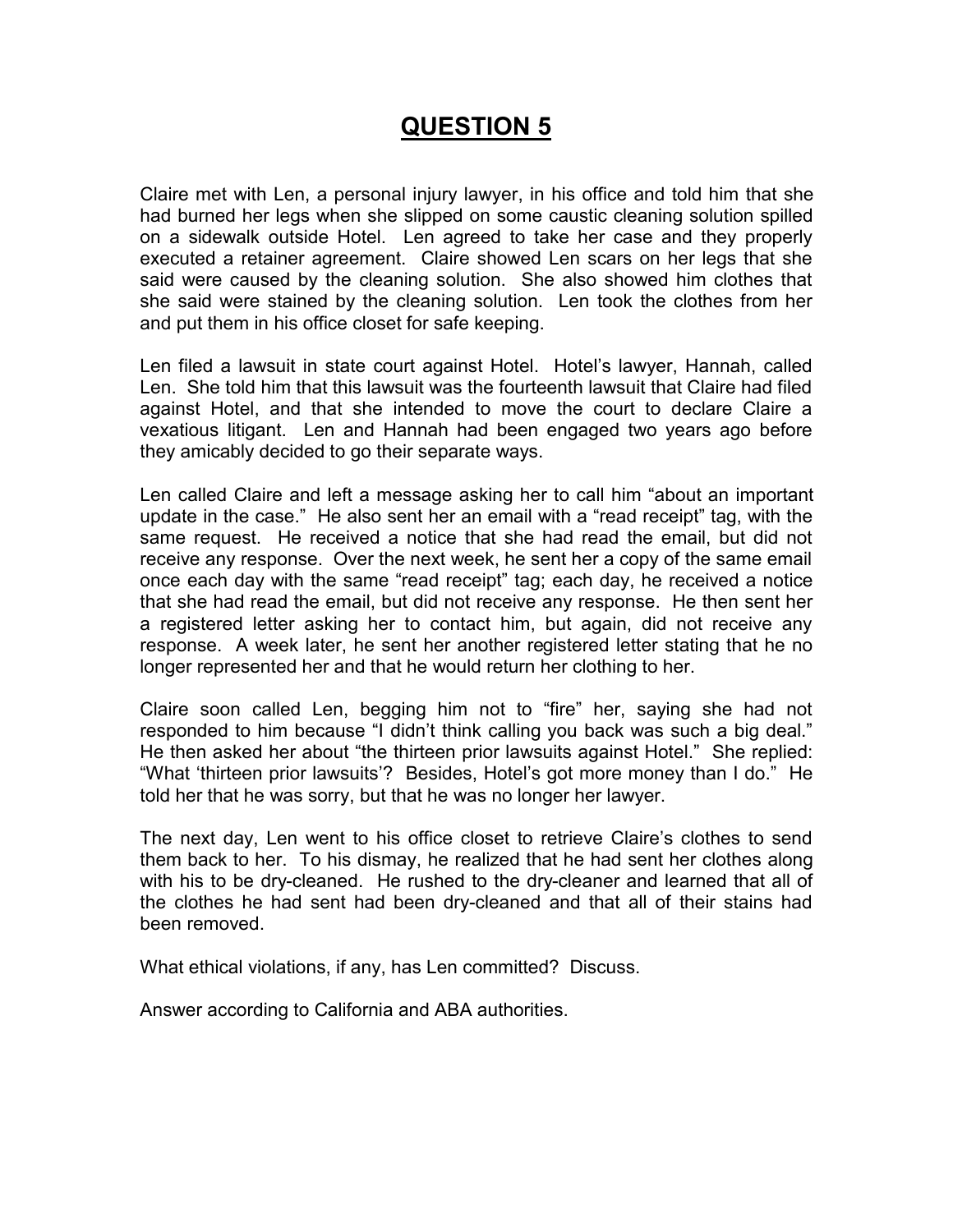**5) Please type the answer to Question 5 below.** 

**A** 

**When finished with this question, click to advance to the next question.**  *(Essay)* 

# **Agreement "to take on her case"**

In the present scenario, L agreed to "take on [C's] case" after she told him -- but had yet to demonstrate -- that she burned her legs from slipping on cleaning solution on H's sidewalk. He may have known at the time that H would be represented by his ex-fiancee, though this is uncertain from the facts -- as well as whether his ex-fiancee began representing H before or after L's agreement. A short time thereafter, he began making numerous attempts to contact C and terminate the representation.

His communication that he will take on C's case raises numerous issues of whether he can can lawfully represent her.

# False or Misleading Statement

Although this rule pertains specifically to advertisements and solicitation, lawyers have a duty not to portray themselves or their services in any false or misleading manner. When L "agreed to take [C's] case," he clearly misrepresented the service he would ultimately provide her, which is arguably a misleading means of securing word-of-mouth advertising.

# Scope of Representation

The undescribed contents of the executed agreement raise the issue of whether L had properly described what the scope of C's representation would be. Before committing to represent an individual, the client must be informed of the scope of the representation.

L's agreement to take on C's case implies that he will see her claim to its finality,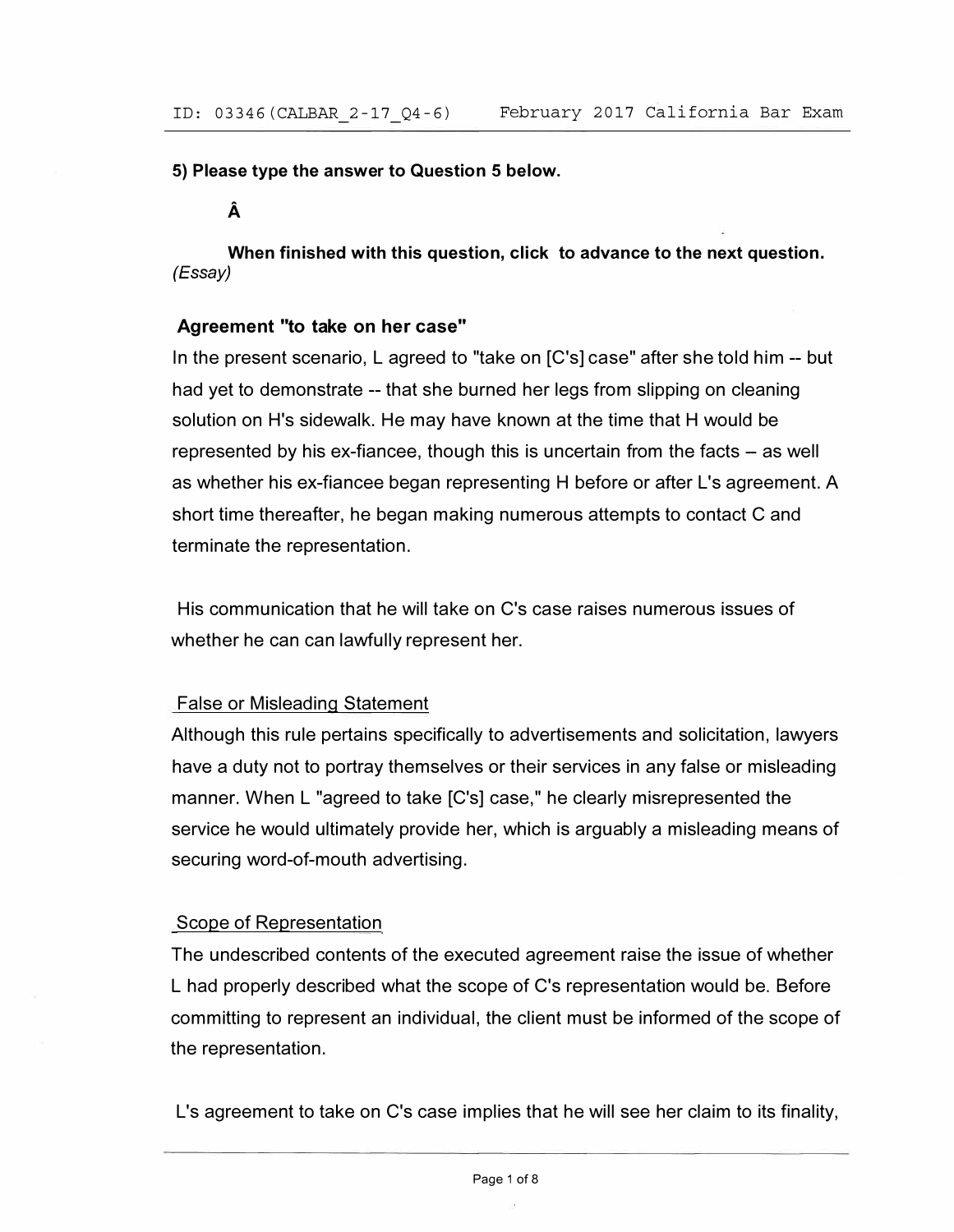# ID: 03346(CALBAR\_2-17\_Q4 -6) February 2017 California Bar Exam

whether that results in a settlement, an award at trial, or losing/dismissing the case and being required to pay the costs. The facts state that they properly execute a retainer agreement without any discussion as to its contents. Even if the execution was plainly valid, the agreement itself is subject to a number of requirements, notably the scope of representation as noted above.

The agreement should inform C what the L services include in exchange for the fee arrangement, as well as the conditions under which L may be required to withdraw from representation. They must not guarantee an outcome. Because L ultimately withdraws from representation after destroying C 's evidence, the agreement should have reasonably informed C that such withdrawal was a possibility.

#### Retainer Fee Terms

The agreement must indicate the arrangement of how fees for the lawyer's services will be calculated, whether that is an hourly rate, a flat rate for specific services, or a contigency fee.

A contigency fee agreement must disclose the potential liability to the client for costs if they lose their case.

Beyond mentioning a retainer, the facts do not indicate what fee agreement, if any, is understood by L and C. With the exception of express non-refundable retainers, a retainer seems to suggest that L may have required C to pay more than what L had earned pursuant to their agreement. If that was indeed the case, L would have developed a duty to place such funds in a separate trust.

# Handling of Client's Money

A lawyer must place any unearned money from the client in a proper trust account that does not comingle with any other funds. The lawyer must only withdraw from this trust after completely earning the money, when it is not in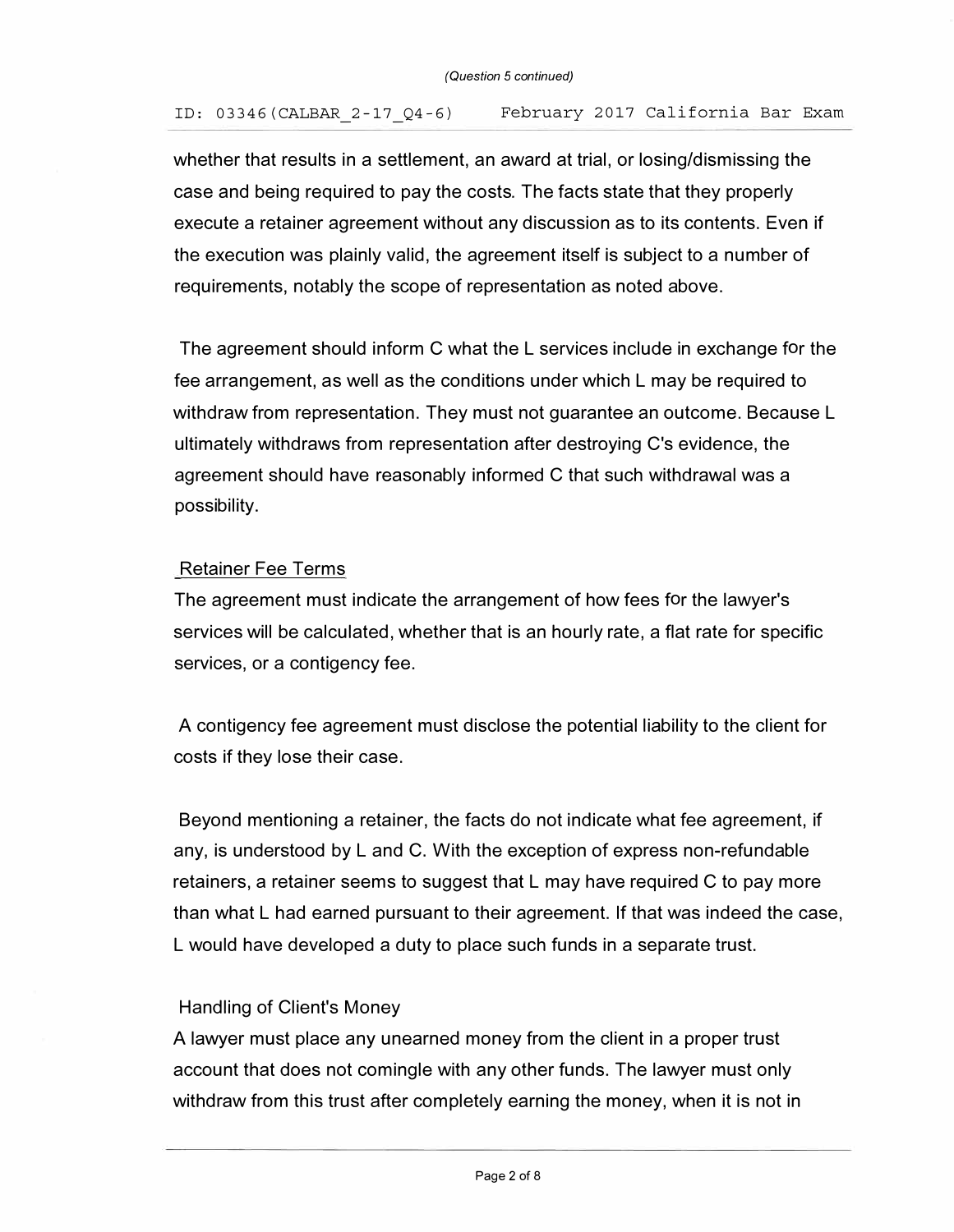## dispute.

## Reasonableness of Fee

The lawyer also has a duty to charge only reasonable fees. This is determined by the lawyer's skill, experience, investment of time, difficulty of the case, the representation's resulting limitation for serving other potential clients, and other factors.

#### Malpractice Insurance Disclaimer

With some exceptions, lawyers or their firms are required to carry malpractice insurance before assuming representation of clients. This is true under the ABA model rules. The exceptions, which pertain to government attorneys, do not apply here.

In CA, a lawyer who does not carry malpractice insurance must advertise as such.

The facts indicate that L is badly in need of malpractice insurance, but make no mention as to whether he had an adequate policy at the time he agreed to represent L. If he did not have insurance at the time, his failure to advertise as such and include it in his retainer agreement with C would constitute a violation of CA rules. His failure to carry such insurance at all and proceed to represent  $C$ , destroy her evidence, and subsequently withdraw would be a clear violation of the ABA rule requiring malpractice insurance.

# Duty of Loyalty/Conflicts

A lawyer has a duty of loyalty to their former clients in addition to their present clients. As is such, they must make reasonable attempts to determine conflicts of interests between clients before they arise or the lawyer enters into permissibly conflicting agreements without written informed consent.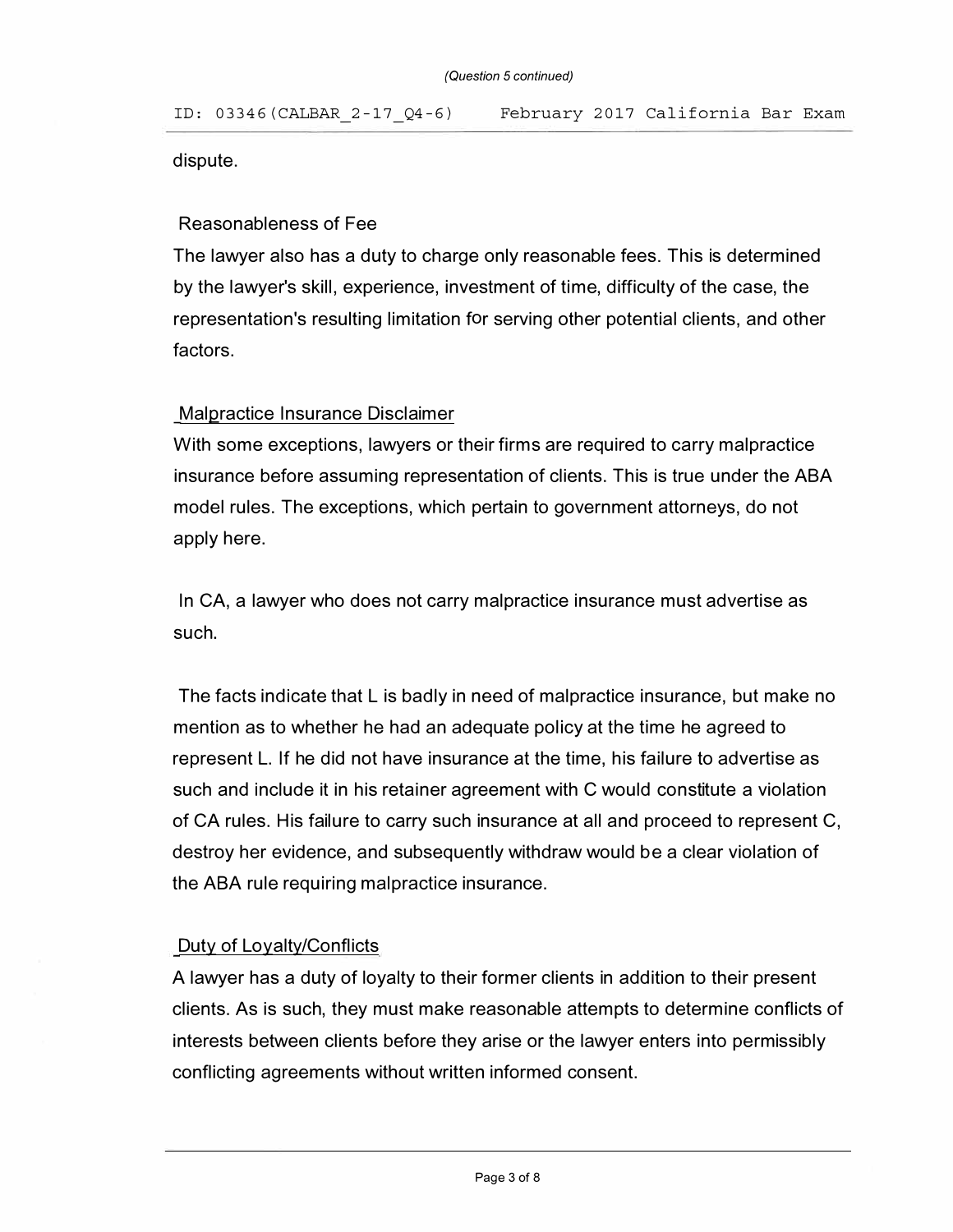ID: 03346(CALBAR\_2-17\_Q4 -6) February 20 17 California Bar Exam

In this case, we learn that L had severed his engagement from H's lawyer two years prior. There is no indication that they worked together, or that H has had this ongoing lawyer-client relationship, but if that was the case, L would have to inform H in writing before agreeing to represent C. If L had access to client privileged information when he cohabited with H's lawyer, he would not have been permitted to accept C's case without obtaining written informed consent from H.

# **L Files Against H**

L filed a complaint against H with the state court. Depending on the content of the complaint he presumably signed and his knowledge and beliefs at the time he filed, he may have violated several rules of professional responsibility.

# Reasonable Competence

L's representation -- and withdrawal from -- of C raises a clear issue as to whether he met the requirement of reasonable competence. When a lawyer considers representing a client, they must not do so if they cannot represent the client with reasonable competence. This is measured by an objective reasonableness standard and includes factors such as the lawyer's availability to commit to the client while competently representing their other clients, the lawyer's health, conflicts of interest, whether the lawyer finds the client's objective repugnant, skill, knowledge, and relevant experience.

Accordingly, L should not have accepted C's case if his terminated engagement with H would substantially interfere with his ability to provide reasonably competent representation of C.

# C's Objective

A lawyer may not allow clients to employ their services for the improper purpose of annoying or harassing another party.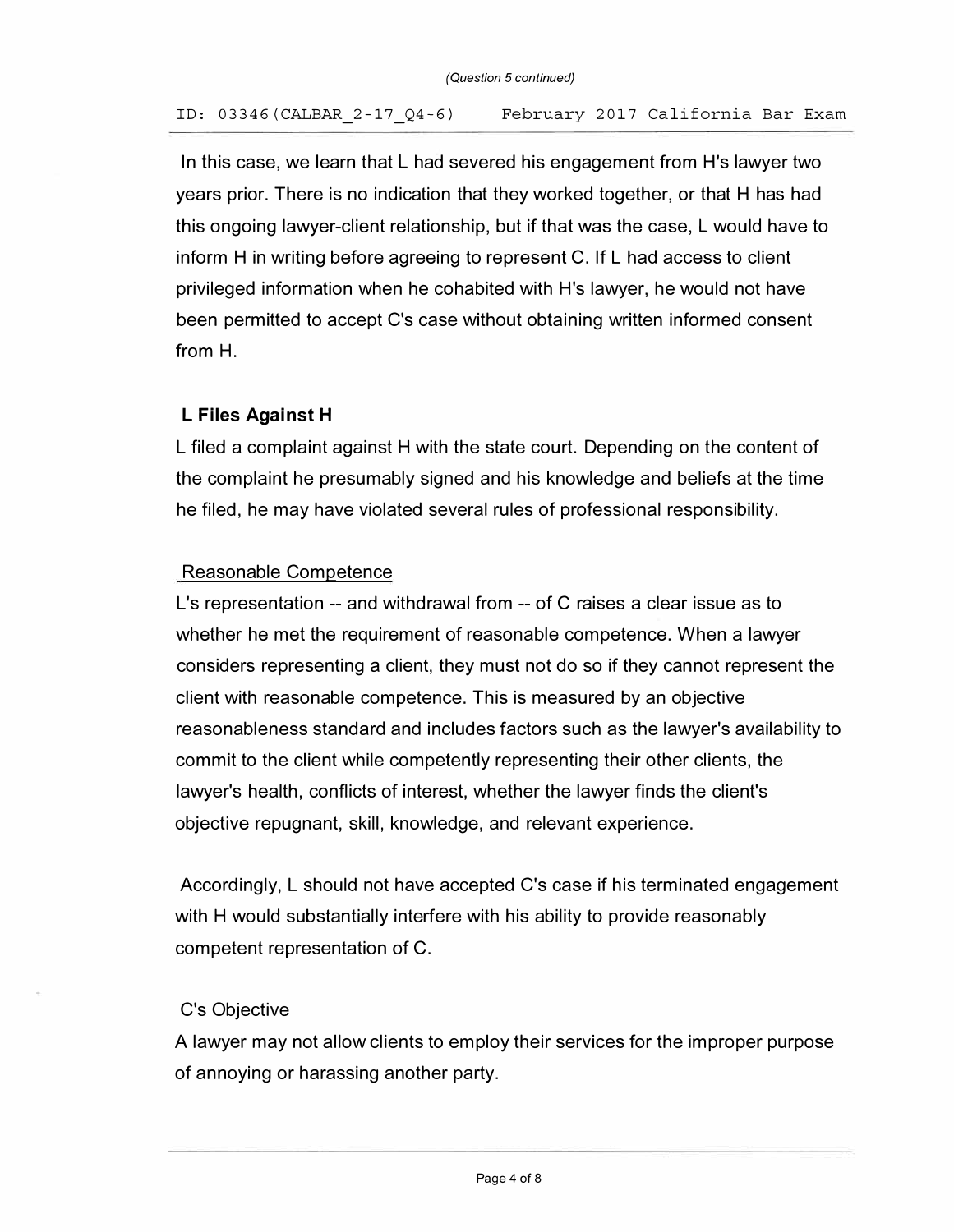## ID: 03346(CALBAR\_2-17\_Q4-6) February 2017 California Bar Exam

When L agrees to take on C's case, he does not make any attempt to ascertain what C's motives or objectives are in seeking his representation. The facts are unclear as to the primary reason L ceases representation of C, though his being told by H that C had previously filed 13 lawsuits against H and H planned to move to have C declared a vexatious litigant. This indicates the possibility that C's objective may be to harass and annoy H. If that is the case, L must refuse to do so.

With respect to the reasonable competence rule, L should also have attempted to ascertain potential defendants other than H, as well as all the plausible legal causes of action before filing the case. If he failed to do so -- which appears to be the case -- this would serve as damning evidence of his duty to provide reasonably competent representation.

Similarly, a lawyer also may not further the objectives of client which they find repugnant.

Because L never asked C what her objective was, and never made a diligent attempt to find out, it's not clear whether L withdraws because he believes C's objective is to annoy H with frivolous legal proceedings in order to obtain an award, in the absence of a legitimate claim. He should have made a reasonable attempt to find out, and may be found in violation of the reasonable competence requirement for accepting the representation.

# Duty of Candor

If the lawyer reasonably suspects their client may have provided them with false information, they are obligated not to represent such information to other parties or the court without satisfactorily investigating the truth. A lawyer may not allow a client to use their services to perpetrate fraud or further a crime, and must withdraw if the client is repeatedly doing so. Upon learning that a client has provided false information to the court, a lawyer has a duty to timely correct the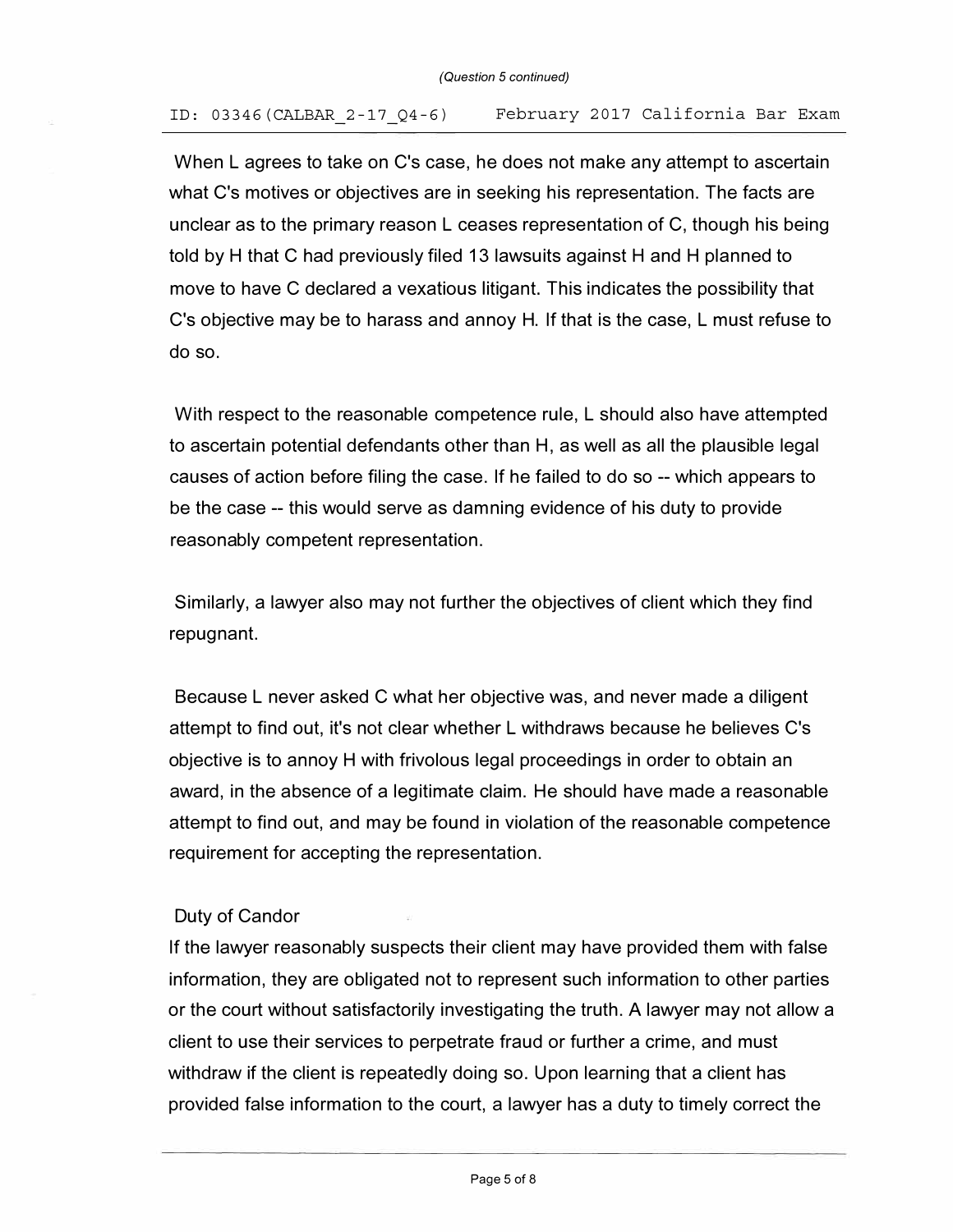#### ID: 03346(CALBAR 2-17\_Q4-6) February 2017 California Bar Exam

false information, although this duty ends at the termination of the proceeding. Although C does not begin to contradict herself until after L attempted to terminate the representation, L had a duty to reasonably investigate C's claim and the applicable law before filing in court. Here there is a risk that L may have filed a complaint in court with false information he reasonably should have known or suspected was false. As such, he may be subject to sanctions under this rule.

# **Storage of Client Records and Evidence**

A lawyer has a duty to properly store and maintain any records and evidence provided to them by the client, even after the termination of the representation.

Here L clearly breached that duty when he accepted C's clothes and placed them with his own in his office closet. He further breached that duty when he sent the clothes to the dry cleaner, destroying evidence essential to C's case.

# Suppresion of Evidence

A lawyer may not conceal evidence of the case when it is unavailable to the opposing party. Although C did not indicate she wanted the clothes to be kept secret, L might have informed her that he would have a duty to give H access to it during discovery if it was kept in L's office.

# **Terminating Representation**

The professional responsibility rules provide for permissible withdrawal under certain circumstances, and require that lawyers withdraw in certain circumstances.

# Permissible Withdrawal

A lawyer may withdraw from representing a client if they believe the client is improperly using their services, breaks a promise or makes an untrue statement to the lawyer, consistently failed to respond to their attempts to reach the them, the client fails to satisfy agreed-upon fees, the client has fired them, and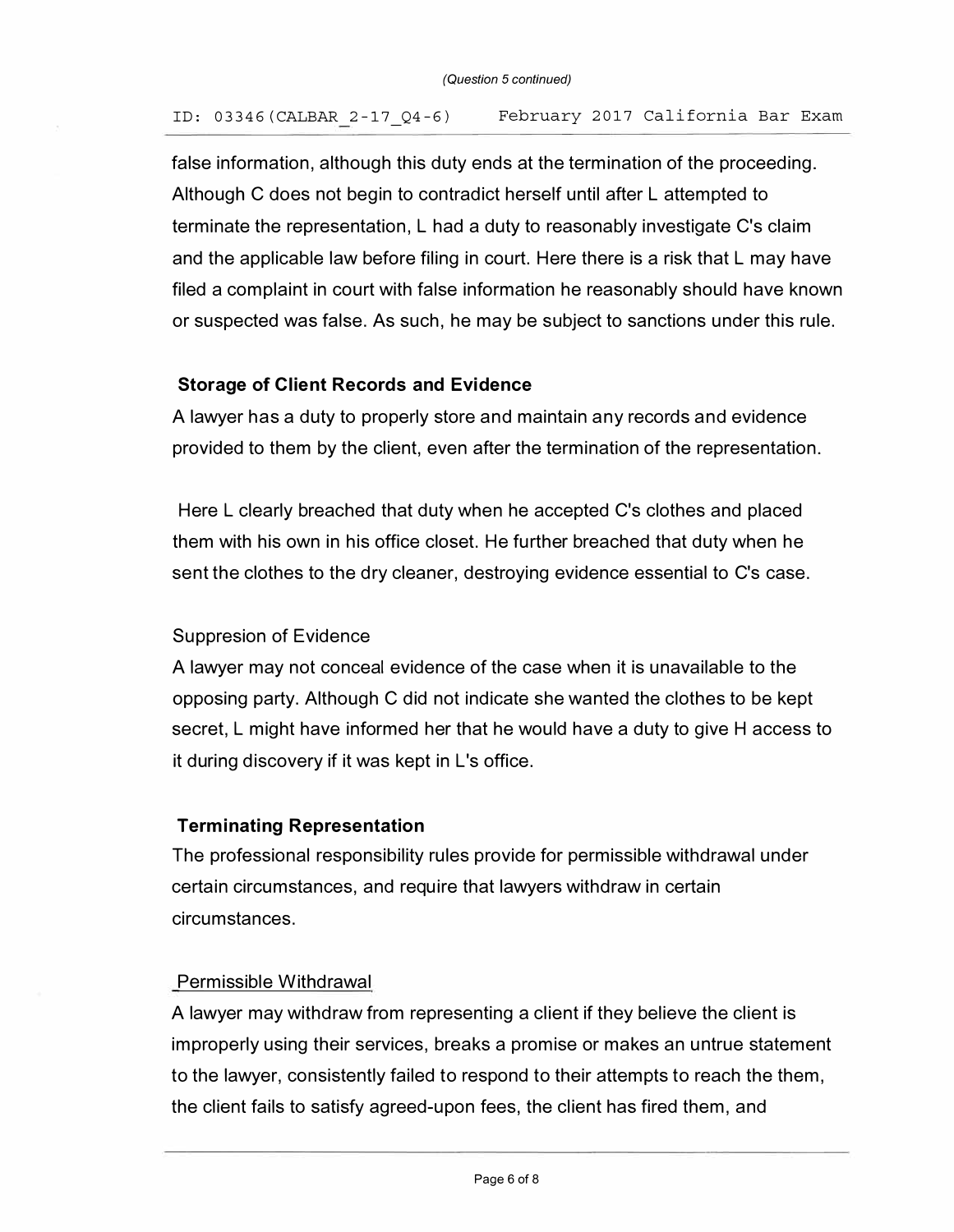numerous other circumstances. However, the lawyer must obtain permission from the court and inform the client with written notice of the terminated representation.

# Improper Use of Services

As stated above, if H believed C was improperly using his services to annoy or harrass H without any legitimate purpose, he may seek withdrawal of his representation. This exception will likely not apply since he never made reasonable attempts to investigate the case before agreeing to represent C and filing. Merely being told by opposing counsel that the client has previously filed 13 lawsuits against their client would be insufficient reason to withdraw after already agreeing to represent C and filing the complaint.

# **Dishonesty**

A lawyer may withdraw from representation if the client breaks a promise to them or provides them with false information.

L does not apparently have enough basis for these grounds until after he first begins trying to terminate the attorney-client relationship with C, at which point C pretends not to know about her 13 previous lawsuits against H. However, this isn't a material misstatement of fact, and would still likely be insufficient grounds to withdraw.

# Failure to Communicate with L

A lawyer may also withdraw from representation if the client repeatedly fails to communicate and cooperate with the lawyer as requested.

The facts do not state what L plans to discuss with C when he leaves his first voicemail asking her to call him back "about an important update in the case." But once he repeatedly sends her e-mails with the same request, receives an indication the e-mail was read but not responded to, sends another e-mail